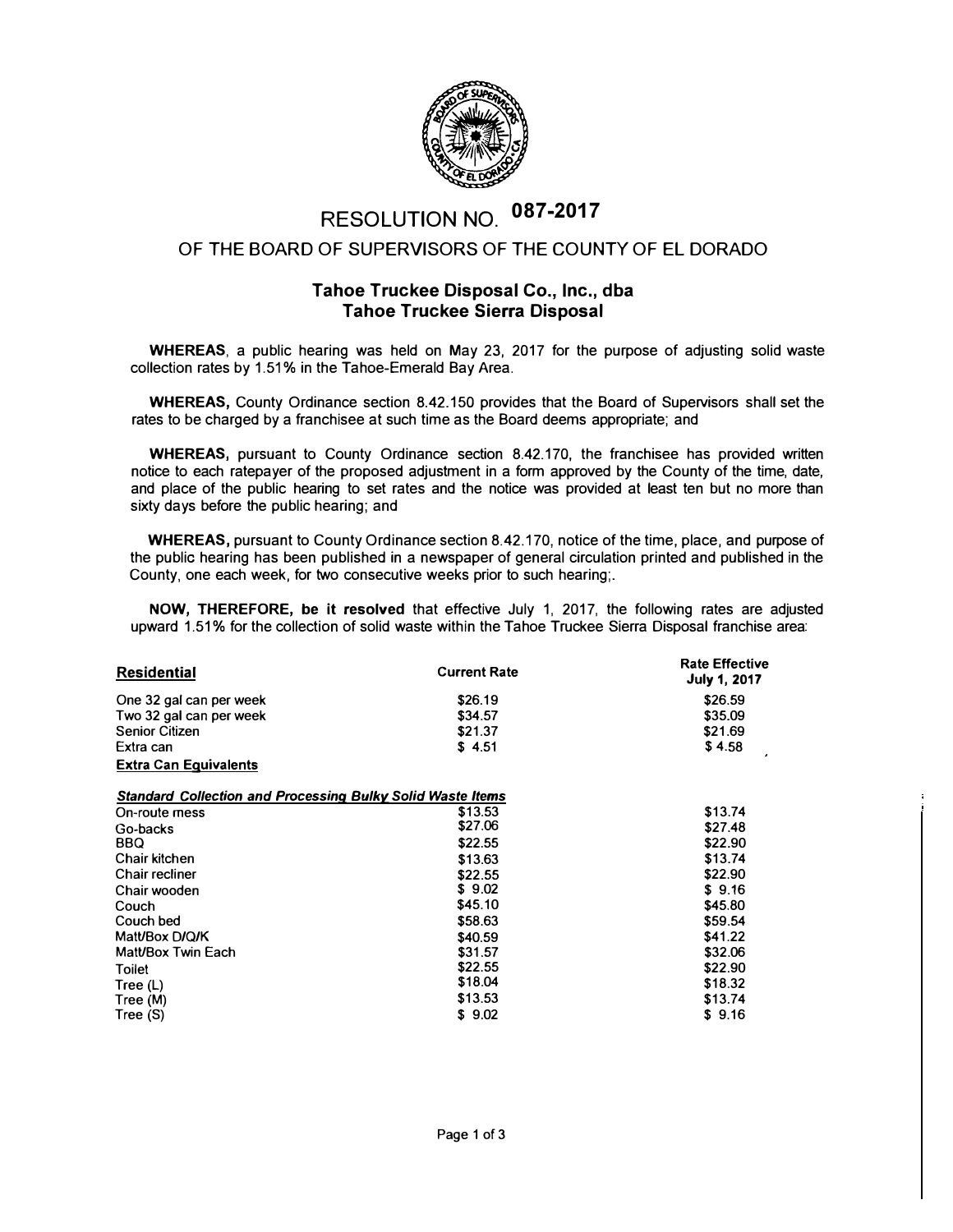|                                                                                            |                | <b>Current Rate</b> |                     | <b>Rate Effective</b><br><b>July 1, 2017</b> |
|--------------------------------------------------------------------------------------------|----------------|---------------------|---------------------|----------------------------------------------|
| <b>Bulky Solid Waste items requiring Special MRF Handling</b>                              |                |                     |                     |                                              |
| Tire (Reg.) each                                                                           |                | \$18.04             |                     | \$18.32                                      |
| Tire (Truck) each                                                                          |                | \$22.55             |                     | \$22.90                                      |
| Dish washer                                                                                |                | \$40.59             |                     | \$41.22                                      |
| <b>Dryer</b>                                                                               |                | \$40.59             |                     | \$41.22                                      |
| Stove (L)                                                                                  |                | \$54.12             |                     | \$54.96                                      |
| Stove (M)                                                                                  |                | \$45.10             |                     | \$45.80                                      |
| Stove (S)                                                                                  |                | \$36.08             |                     | \$36.64                                      |
| Water heater                                                                               |                | \$45.10             |                     | \$45.80                                      |
| Washer                                                                                     |                | \$40.59             |                     | \$41.22                                      |
| <b>Bulky Solid Waste Items requiring Special Route Collection and Special MRF Handling</b> |                |                     |                     |                                              |
| Television (L)                                                                             |                | \$40.59             |                     | \$41.22                                      |
| Television (M)                                                                             |                | \$36.08             |                     | \$36.64                                      |
| Television (S)                                                                             |                | \$27.06             |                     | \$27.48                                      |
| Microwave (L)                                                                              |                | \$22.55             |                     | \$22.90                                      |
| Microwave (M)                                                                              |                | \$18.04             |                     | \$18.32                                      |
| Microwave(S)                                                                               |                | \$13.53             |                     | \$13.74                                      |
| Refrigerator (Unit + Freon Removal)                                                        |                | \$99.22             |                     | \$100.76                                     |
| <b>Commercial</b>                                                                          |                | <b>Current Rate</b> |                     | <b>Rate Effective</b>                        |
|                                                                                            | Commercial     | Cardboard           | Commercial          | <b>July 1, 2017</b><br>Cardboard             |
|                                                                                            | <b>Service</b> |                     | Service             |                                              |
| <b>Commercial Can</b>                                                                      | \$<br>6.03     | n/a                 | \$<br>6.12          | n/a                                          |
| 3 yd. EOW                                                                                  | \$<br>226.70   | n/a                 | \$<br>230.12        | n/a                                          |
| $3$ yd. 1 x week                                                                           | \$<br>328.69   | \$177.20            | \$<br>333.65        | \$179.88                                     |
| 3 yd. 2 x week                                                                             | \$<br>587.12   | \$285.79            | \$<br>595.99        | \$290.11                                     |
| $3$ yd. $3$ x week                                                                         | \$ 845.65      | n/a                 | \$858.42            | n/a                                          |
| $3$ yd. $4 \times$ week                                                                    | \$1,174.36     | n/a                 | \$1,192.09          | n/a                                          |
| $3$ yd. $5$ x week                                                                         | \$1,432.77     | n/a                 | \$1,454.40          | n/a                                          |
| 4 yd. $1 \times$ week                                                                      | \$410.88       | \$209.52            | \$417.08            | \$212.68                                     |
| 4 yd. $2 \times$ week                                                                      | \$720.04       | \$319.80            | \$730.91            | \$324.63                                     |
| 4 yd. $3 \times$ week                                                                      | \$1,104.12     | n/a                 | \$1,120.79          | n/a                                          |
| 4 yd. $4 \times$ week                                                                      | \$1,440.08     | n/a                 | \$1,461.83          | n/a                                          |
| 4 yd. $5x$ week                                                                            | \$1,824.15     | n/a                 | \$1,851.69          | n/a                                          |
| 6 yd. 1 x week                                                                             | \$577.18       | \$276.09            | \$585.90            | \$280.26                                     |
| $6$ yd. $2$ x week                                                                         | \$1,094.16     | \$493.43            | \$1,110.68          | \$500.88                                     |
| $6$ yd. $3$ x week                                                                         | \$1,611.32     | n/a                 | \$1,635.65          | n/a                                          |
|                                                                                            | \$2,188.52     | n/a                 | \$2,221.57          | n/a                                          |
| $6$ yd. $4$ x week<br>$6$ yd. $5x$ week                                                    | \$2,705.48     | n/a                 | \$2,746.33          | n/a                                          |
|                                                                                            |                |                     |                     |                                              |
| <b>Extra Commercial Services</b>                                                           |                |                     | <b>Current Rate</b> | <b>Rate Effective</b><br><b>July 1, 2017</b> |
| Extra service above subscription level:                                                    |                |                     |                     |                                              |
|                                                                                            |                | 3 yd.               | \$109.77            | \$111.43                                     |
|                                                                                            |                | 4 yd.               | \$142.24            | \$144.39                                     |
|                                                                                            |                | 6 yd.               | \$171.90            | \$174.50                                     |
|                                                                                            |                | 3 yd. cardboard     | \$64.92             | \$65.90                                      |
|                                                                                            |                | 4 yd. cardboard     | \$78.97             | \$80.16                                      |
|                                                                                            |                | 6 yd. cardboard     | \$80.62             | \$81.84                                      |
| Debris boxes:                                                                              |                |                     |                     |                                              |
| (non-franchised)                                                                           |                | 6 yd.               | \$133.87            | \$135.89                                     |
|                                                                                            |                | 6 yd. green waste   |                     |                                              |
|                                                                                            |                | (residential only)  | \$119.07            | \$121.09                                     |
|                                                                                            |                | Rock Box            | \$342.71            | \$347.88                                     |
|                                                                                            |                | 20 yd.              | \$404.84            | \$410.95                                     |
|                                                                                            |                | 30 yd.              | \$498.03            | \$505.55                                     |
| Extra yardage left out on route                                                            |                |                     | \$21.05             | \$21.37                                      |